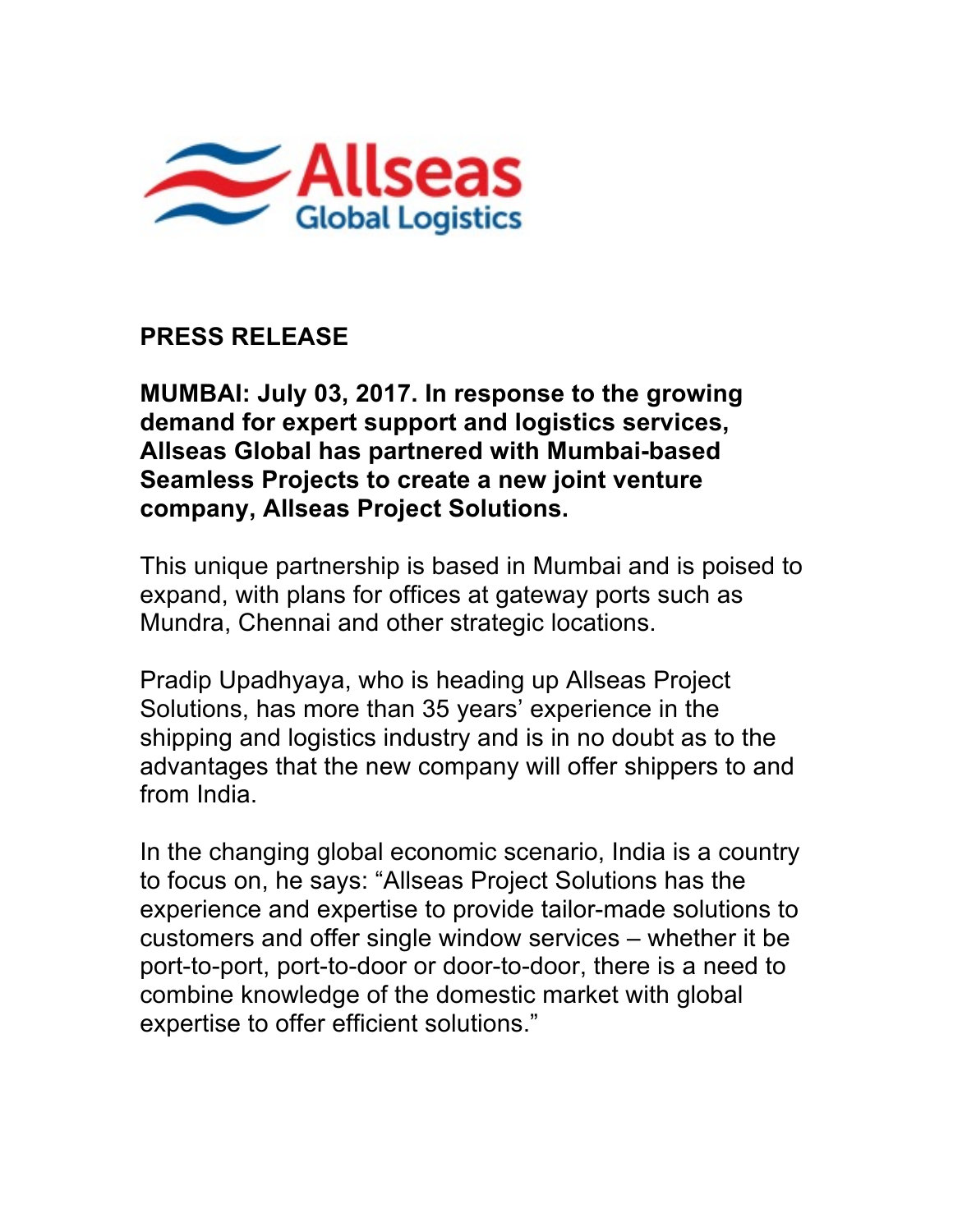The Seamless team has more than three decades of experience in the freight forwarding business and is very well recognised and respected in the local market, with strong contacts with reliable service providers, he adds. "Moreover, the senior management is highly active and visible on various forums in freight forwarding and the shipping industry."

"Indian customers will benefit from the experience, expertise and global network of partners and contacts that Allseas brings to the new company," says Upadhyaya. "Together, we will offer total logistics solutions – and exporters from the UK and other parts of the world, who are supplying to Indian importers, can now be assured of a dedicated professional service in India and a local expertise in terms of documentation, Customs clearance and last-mile services. And similarly, Indian exporters will benefit."

Both partners in the new company are strong in their own right, he points out. Allseas Project Solutions will handle the full range of cargoes, including containers, general cargo and heavy lift/project cargoes.

"Opportunities are plenty. Specialised logistics services are now in great demand in India. Similarly, bilateral trade with various partner countries is on the rise. Infrastructure, power, heavy engineering and the medical sector will be major contributors to the growth of our economy."

Bryn Atherton, UK Sales Manager says: "India is a massive market and is following the same route as China in terms of growth as a mass manufacturer of consumables. This similarity is also extended to an enormous consumer market.